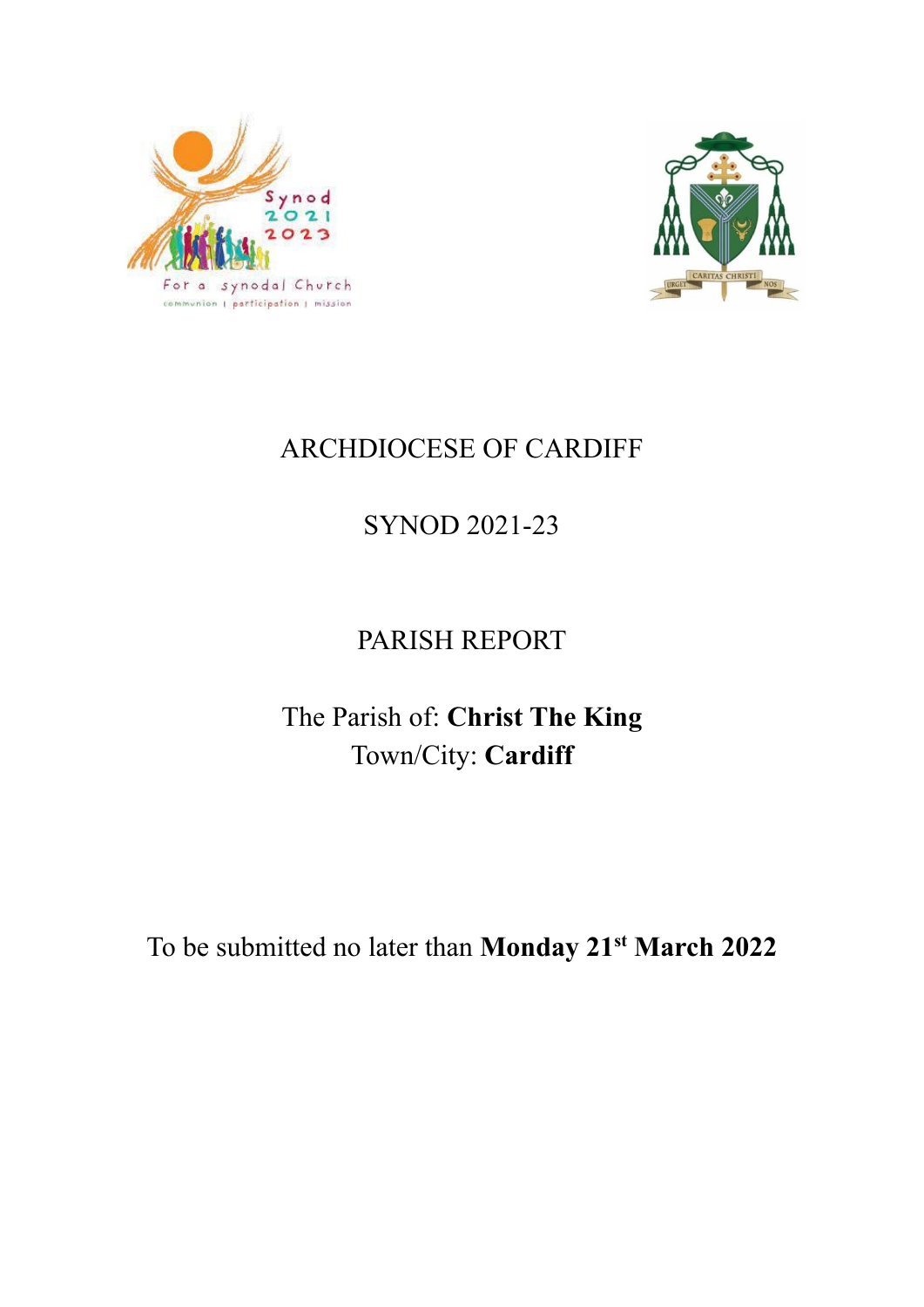#### **Introduction Parish Characteristics**

The Parish of Christ the King is situated in the north of the city of Cardiff. The parish is relatively affluent. It has a parish primary school within its boundaries. The Parish forms part of 3 Churches Cardiff Group. There are two resident priests, they live in the presbytery in the neighbouring parish, currently both have health and mobility problems. A third priest celebrates Mass on Sundays.

The parish has an ageing congregation. This is a result of a decision made by the Parish Priest to abandon the 10 30 am Family Mass and move the Children's Liturgy to the neighbouring parish, replacing it with a 9 am mass at Christ the King. Initially this was done before the three priests celebrated Mass on the Sunday. This has been unsuccessful and many, many young families have been lost to both parishes.

This has had a significant impact on the age profile of the parish.

Pre-Covid the parish had a Mother and Toddlers group and a Junior Club. The longstanding and successful Junior Club has restarted and is valued by children and parents alike. There is a parish primary school within its boundaries. Class masses are celebrated in the church on a Thursday morning. These are well attended by parishioners. Indeed, weekday masses of very well attended at Christ the King 35+ people

The parish still retains a healthy spirit of lay involvement despite its ageing population as can be evidenced in the number of groups that have taken part in this process.

- The parish of Christ the King has held 11 meetings.
- 110 people attended these meetings
- 52 individuals shared their thoughts with the Synod Representatives. These were a mixture of practising Catholics, lapsed Catholics, people of other faiths and of no faith.
- 17 individuals completed a 2 question pro forma during the Advent Service.
- 14 people completed 2 sides of A 4 Detailed Questionnaire targeted mainly at people who had left the church

#### **This is a selection of quotes from**

#### – **What does the Church mean to you?**

"A place to come together in community to worship the Lord – a place of the community which provides sustenance, enabling us to go out to others." Thioving the prayer with music and reflection."

"Family of people – the body of Christ" "Christians worship in the Roman Catholic tradition"

"I greatly value the church as it is a place that I can worship the Lord and where my faith can grow."

"People joining together to praise God a physical space to come and praise be thankful with others.

"A place to share fellowship and a pilgrim journey to worship, love, sacraments… Into the life of Christ.

"Hopefully it is a guide to my mortal life, so that I might rest in eternity with my God"

# **What is your dream church look like?**

"A place of spirituality – a place of community – a place from which springs social action"

"a Church that attracts and is open to all"

"friendly, working and relevant"

"a place where all feel welcome and know they are loved – a community of joy"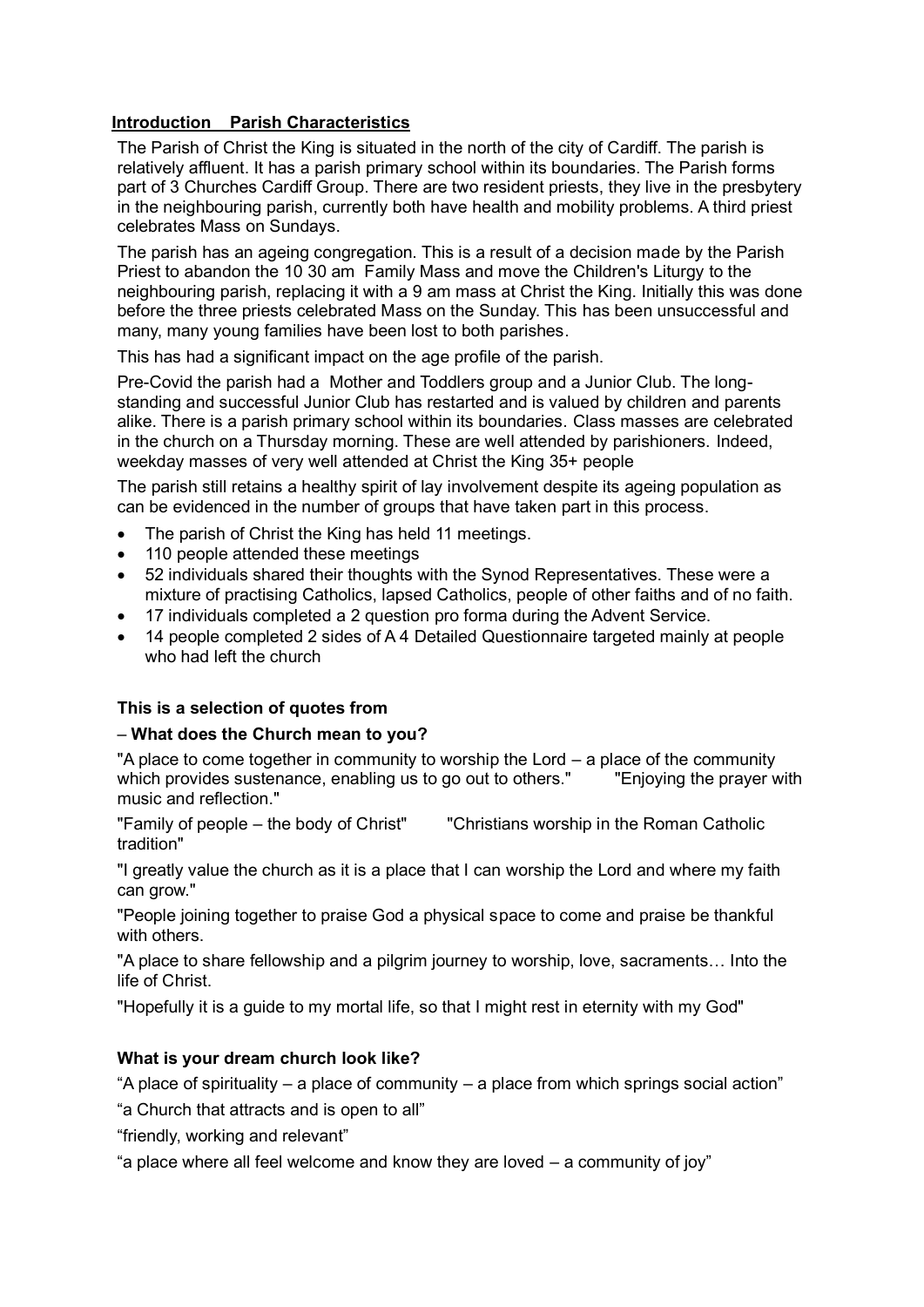"a place of relevance and inclusion a place of radiance, reflecting God's love" "finding a way to connect in these times of change" "a place where everyone goes out together to bring others to know our living God, not just focused on the mass" "open to all, whoever they are."

#### **PARTICIPATION**

When this topic was introduced a significant number of people commented upon the role of the **parish priest within a parish**. This they stated had a direct bearing on opportunities given/or not given to the People of God in the parish to participate. The Parish culture and ethos are dependent very often upon the personality, work ethic, and ecclesiology of the priest in charge. ' This can be a stumbling block for growth' "it can encourage clericalism." And at its worse can be "an abuse of power"

"Every priest is Pope in his own parish."

Many people felt that this lack of accountability and support for priests was dangerous, immoral and simply not fit for purpose in the 21st-century. Poor leadership at parish diocesan and national levels is having a huge impact on the local and wider church. This was spoken about time and time again.

**Leadership** was a common thread that ran through all three themes of Participation Communion and Mission

The abandonment of the **Family Mass** and the moving of the **Children's Liturgy** unsuccessfully to a neighbouring church has had a significant impact on the **age profile** of the parish. This appears to make no sense as the parish has the primary school Christ The King within its parish boundaries. For over two years we have had **three priests** celebrate Mass on a Sunday. This needs to be re-evaluated. This was brought up in every parish meeting and parishioners unanimously agreed that the move had been disastrous.

"Who is serving who here?"

However, as evidenced by the time line the Parish of Christ the King still retains a number of **successful and active groups**. There is a Phone Link, Acolytes, Parish Council, Cleaners, Musicians/singers, SV P, Catechists, Scripture/prayer group, Junior club, plus the 3 Churches Liturgy group, 3 Churches Proclaim Group, 3 Churches Bereavement Group.

The parish is always well represented in 3 Churches Groups and planned activities. Yet, as the age profile was growing the future of these groups in 5 or 10 years would remain precarious. Pre-Covid **coffee** after the 9 a.m. mass would be served to at least 60+ people. This has restarted and numbers are building.

The **pandemic has certainly had an impact on mass attendance**, however, numbers were dropping previously as evidenced from above.

On a positive note 20 younger people volunteered as **stewards** and gave magnificent service to the parish community. The Parish Council did a sterling job in the recent **refurbishment of the church** (weeks before lockdown), and in the preparation of a **Covid Safe** worshipping environment. A significant number of people commented favourably about this. The parish contributes financially to, and a number of people from the parish of Christ the King work at the **Food Market** held at St Brigid's Hall. A fact-finding process is in place to replicate this in the Parish Centre of Christ the King. **Prayer cards** are routinely delivered to streets within the parish boundary. Many people thought that these outreach opportunities were of utmost importance, especially the Food Market. Suggestions were made by some people to try to include "volunteering" by young people into the **Welsh Baccalaureate**

The parish is well represented in the 3 Churches **Bereavement Group**. The majority of people commented that this was a valuable opportunity to reach out to people who are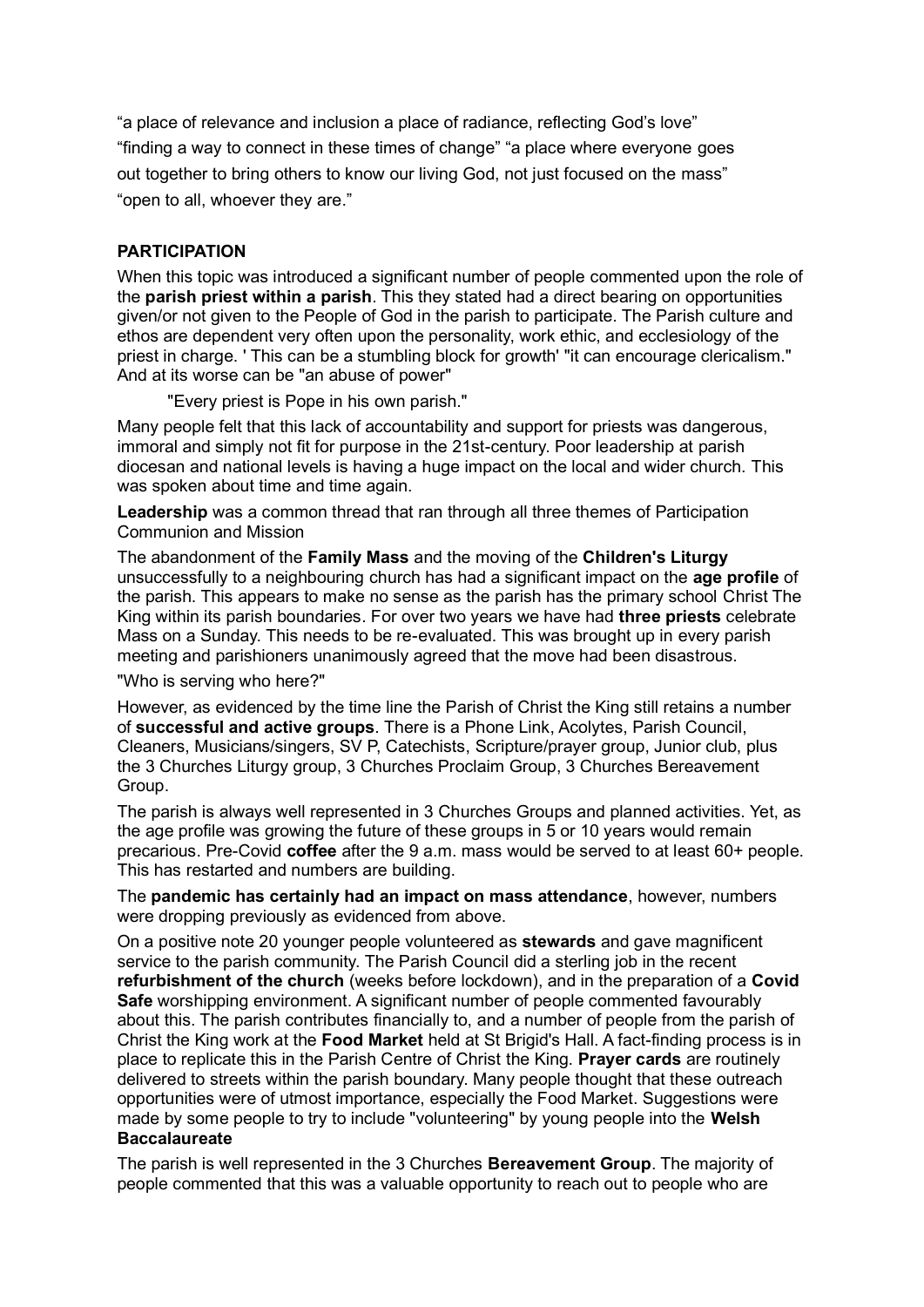bereaved, many of whom have left the church or lapsed in their practice. Not all parishioners understand what the Bereavement Group actually do and how supportive they are to bereaved families.

Christ The King parish is very well represented on the 3 Churches **Liturgy Group** and contributes greatly with resources, ideas and in organisation to the streamed Lent, Advent and Christmas services held in the neighbouring parish which have taken place during the pandemic and before. Many people appreciated, took part and enjoyed these Para Liturgies. The ordained priests were open, encouraging and welcomed these liturgies. All priests supported these liturgies.

However, it was of great concern to the majority of participants that there was no method or structure within the parish **during the pandemic to support the elderly and people living on their own.**

"Just to write "look after more vulnerable parishioners" in the newsletter is not good enough. We didn't have peoples phone numbers, emails, and there was no way of obtaining them, we were left scrambling around trying to contact a few"

There appears to be no **parish register**. This has to be addressed and is achievable with G D P R rules in place.

A number of people put forward suggestions to put people into **" base groups" or "neighbourhood groups".** One other person suggested a "**buddy system**" for new parishioners joining the parish for the first time.

Another lady shared her experience of living in India where very large parishes were divided into **subgroups with lay leadership**. Another person shared her brother's experience of being a priest working in India and a similar venture had proved very successful.

A significant number of people thought that the **priests were not proactive enough in creating or being involved in current church activities.**

A positive initiative that the parish priest set up was a **zoom coffee morning** after the Sunday mass. It was not well attended, however, the six – eight people who attended weekly were very appreciative, especially those who are more confined to the house .A number of people felt that this could have been replicated on a far larger scale and more frequently operated.

A partially sighted lady shared her experience of a **group telephone chat** that was operated by the Society of the Blind. She asked if this could be adopted by the parish as it was a lifeline for many people. There were a number of comments like "The parish priest and parish council did not adapt quickly enough or think of **alternative ways of being parish/community"**

#### **"Take away the Sunday mass and what are you left with?"**

Yet, positives did arise during the pandemic. A layperson initiated a **weekly Liturgy of the Word** prepared with instruments, music and song via zoom. This was started the week after the first lockdown and continued for over 18 months. Only laypeople attended.

The majority of people agreed that the **streamed mass** at the neighbouring parish of St Brigid's had been invaluable, especially during Lockdowns. Most elderly and housebound people appreciated this development. This was never more evident than at a Requiem.

"My family in Vancouver could take part and that has made an enormous difference."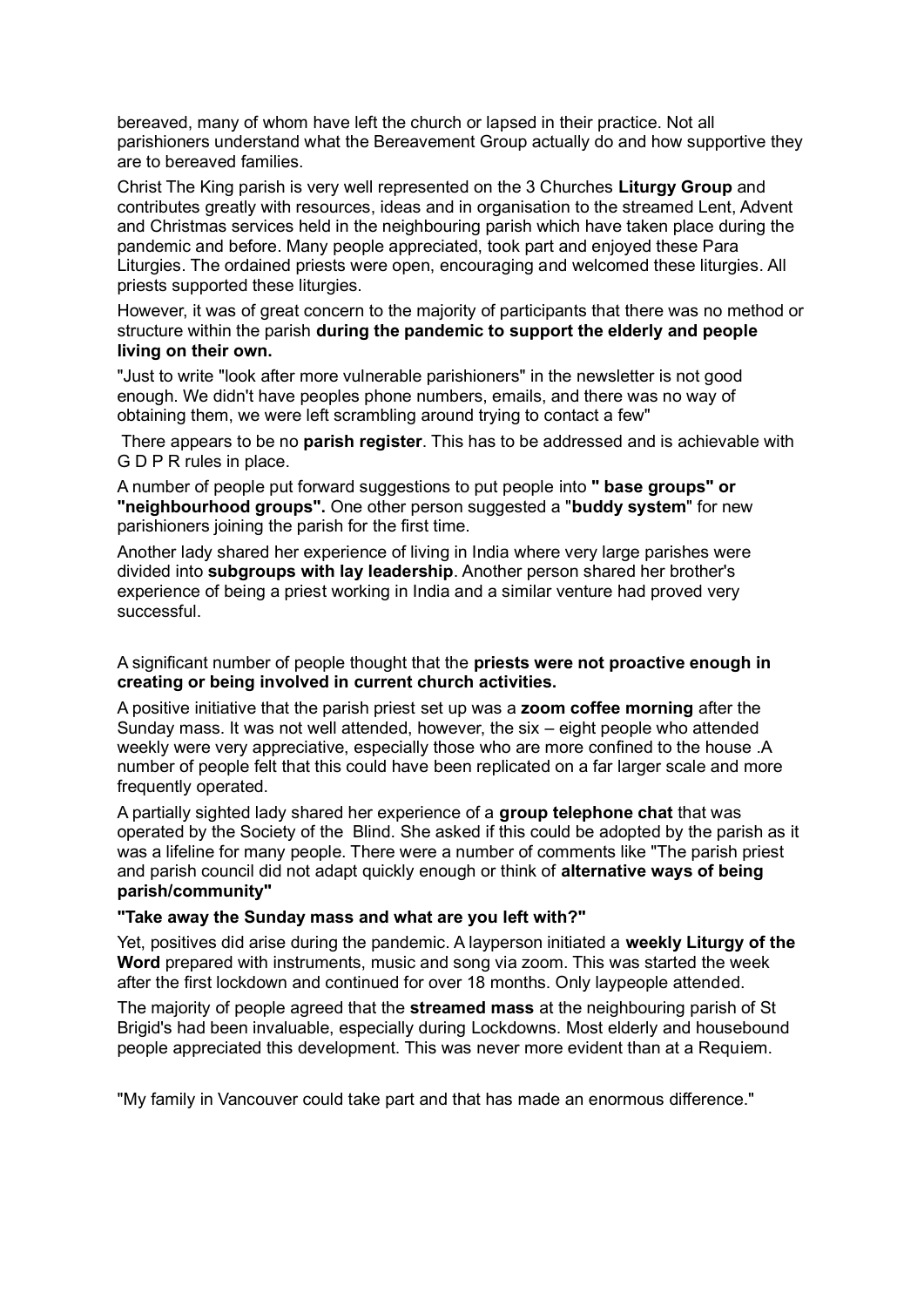Some people commented that they knew of a number of elderly people and people living on their own who **did not receive a telephone call from the priests**. They were disappointed at the lack of interest.

A question that came up in discussions was "how long will the streamed masses go on . for?" And were they stopping people from attending mass in person.

#### **MISSION**

Many people found this question more difficult to answer. Some people were **not comfortable talking about faith** to people outside the church or indeed within it!

"My faith is personal to me."

Some people took the gospel message out by **practical help in the community.**

A number of people felt that there should be **greater links with the schools**. There is a valuable opportunity to reach the parents of children when they are in the primary school – especially through Sacramental Preparation.

The **class masses** held on Thursday at Christ the King are successful in bringing parents, children and the parish community together. The parish priest is welcoming and relates well to the children and parents. One person commented that they would like to see virtual catechism group created for those interested. A number of people commented that they only see families when there are celebrations of sacraments, eg the First Holy Communion and Confirmation and then the families disappear.

People commented that the parish does **engage with the wider community** via the Food Market, the delivery of Prayer Cards to local streets and the pre-Covid monthly meetings of older parishioners. Mother and Toddler's Group, Junior Club.

A parishioner of Christ the King has started a **Living Faith project** sharing good news stories. This has to be done in the neighbouring church for streaming purposes and to reach a wider audience. Yet, although in its infancy it has proved to be of great value, and is enjoyed by many and is something that strengthens faith..

One other person suggested inviting **guest speakers to replace the homily** at mass on occasions. Employing a dedicated **youth worker** was mentioned by several groups. As was an "anything goes Sunday" – less formality and encouraging young people – use more technology, podcast apps et cetera. However, as previously mentioned some young people prefer a more traditional approach to worship.

**Young families** are not particularly well catered for within the 3 Churches. The musicians/singers group recognised this and hope to move forward in this area.

**The Bereavement Group** spoke of people's delight when they are contacted. This is a very important ministry within the parish and highly valued by the people who receive it. They are a very active group – meeting people at their most vulnerable. However, it must be said that they all found difficulty in obtaining information from the ordained priests.

The 3 Churches **Proclaim Group**. Most of the initiatives had come from this group. They met regularly with the parish priest, and from this group had sprung – the Food Market, The Sherry Weddell Discipleship Program which a number of people attended, the prayer cards that are distributed to local streets. The new initiative by a parishioner of Christ the King, Living Faith – sharing good news stories looks to be an exciting initiative. Plans are afoot for Children's Clothing Market to be available for those who need it.

Many people found the **church's teaching on divorce and remarriage**, and the reception of the Eucharist cruel, draconian and hypocritical. It was seen as a major exit point from the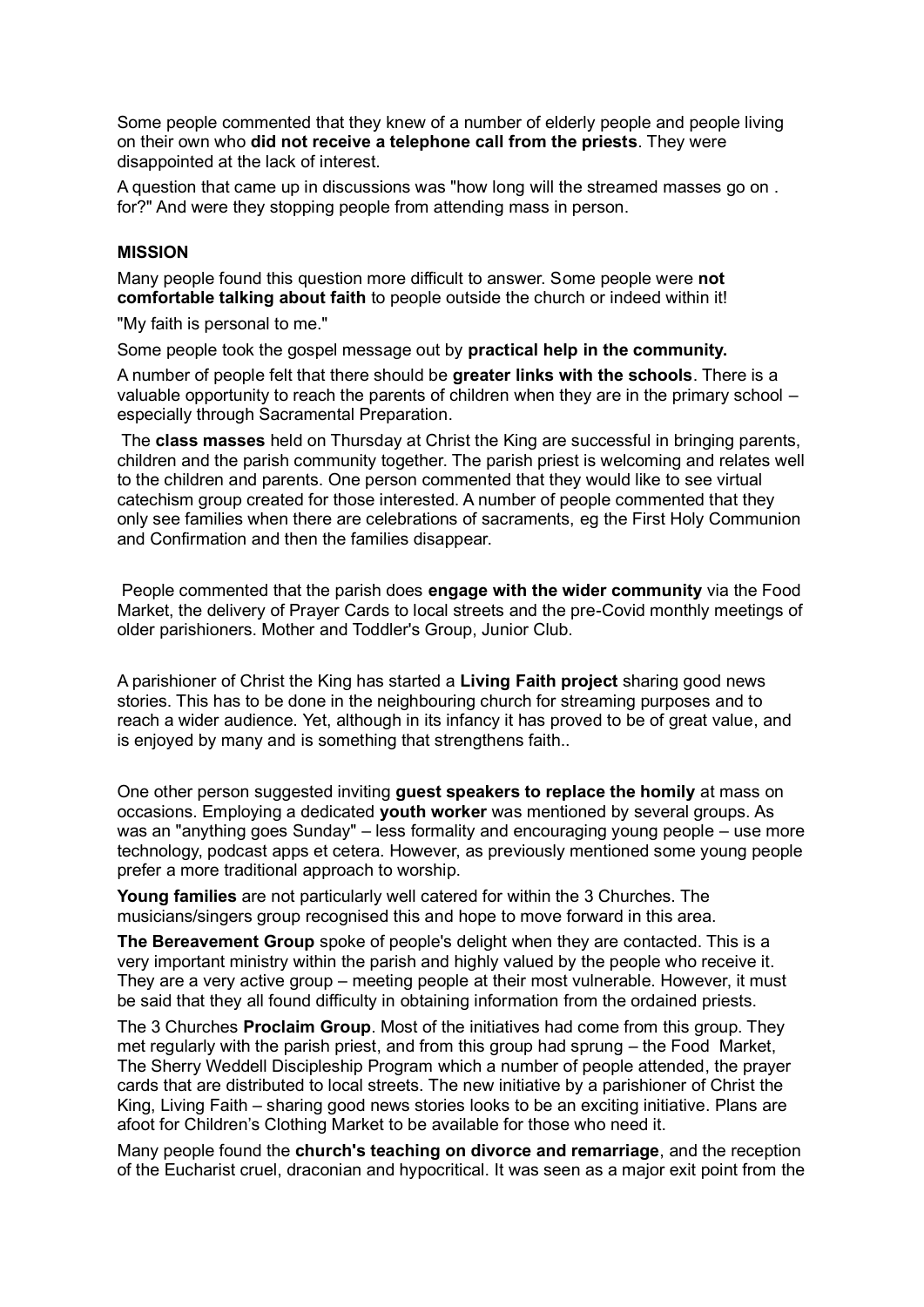church for a number of people. "It is an example of the church being based on rule and not relationship" Time and time again many people asked "what would Jesus have done in this situation?"

"How dare they say that! I have done nothing wrong." – A divorced lady very active in the parish

Another lady "I desperately wanted to receive communion at my mother's funeral a few months ago – I couldn't go through that annulment – it was nearly 40 years ago and many of the witnesses are dead!"

Yet, a very, very small minority expressed the view that for them the church's teaching on marriage, divorce ,and remarriage was right.

An elderly lady commented, "if we share a common baptism with **other Christian churches**. Why can't we share Eucharist?"

Many people felt that the Church's mission would be strengthened if the **role of women was extended to the diaconate and priesthood.**

Almost all people felt that the talents and gifts of women were totally underused throughout the church. The Church is. "Patriarchal, outdated and not fit for the 21st-century." There needs to be a culture balance and change.

"They really don't know what they don't know! ( Referring to the **ordained priesthood**). A significant number of people expressed views that the priesthood was imploding and the Church needed an adult, mature discussion, especially as there were a number of married priests within the Archdiocese and one in our own parish!.

Considerable concern was expressed at the number of **younger priests becoming more traditional** and very interested in "dressing up" and the "arrogance in thinking that they were special." Some people thought this was a dangerous trend.

**Poor communication on all levels**, at parish diocesan and national came up time and time again. Our own **parish newsletter** was not fit for purpose. " It used to be four sides, it's now two sides" considering this is one of the main modes of communication within the parish communities. " It is not fit the purpose, really isn't up to standard "We **must all take responsibility to improve this**". The fact that one of the three churches only wanted to print a two sided newsletter was most certainly not a good enough reason to deprive other churches of a more extended edition. Some people felt that information was not processed quickly enough. "It is sometimes difficult to get **information from the priests** that we need. " The parish priest rarely answers emails" The lack of a **Parish Register** is certainly hampering growth. The construction of a Parish Register that was available to a number of people would drastically improve communication on many levels.

On a diocesan level, the **Catholic People** (the Archdiocesan Newspaper) is "mostly pictures of the Archbishop and a few young priests, altars and relics and the odd school/parish article". "This periodical could be used as a vehicle to "share good practice, share ideas, examine Catechetical programs, share news, contacts et cetera" Communication from the diocese was indolent. "Pastoral letters were unmemorable."

One notable occasion mentioned by a number of people was the number of laypeople 80+ who stood in the cold outside the locked church to welcome a former parish **priest Father Ray O'Shea body**. A parishioner had organised with the visiting celebrant that the parishioners could read the prayers of Commendation and Scripture readings. It was, faith, and participation by laity at its very best.

It was interesting to witness that two groups met at least weekly from the start of the pandemic throughout the lockdowns firstly, the **Women's Group**, which started as a parish group, but then moved out as some members were no longer "practising". They met through Skype for 2 1/2 hours weekly for study and prayer. Another group, which is part of the 3 Churches is **the Circle of Friends** which is primarily for single, divorced, separated,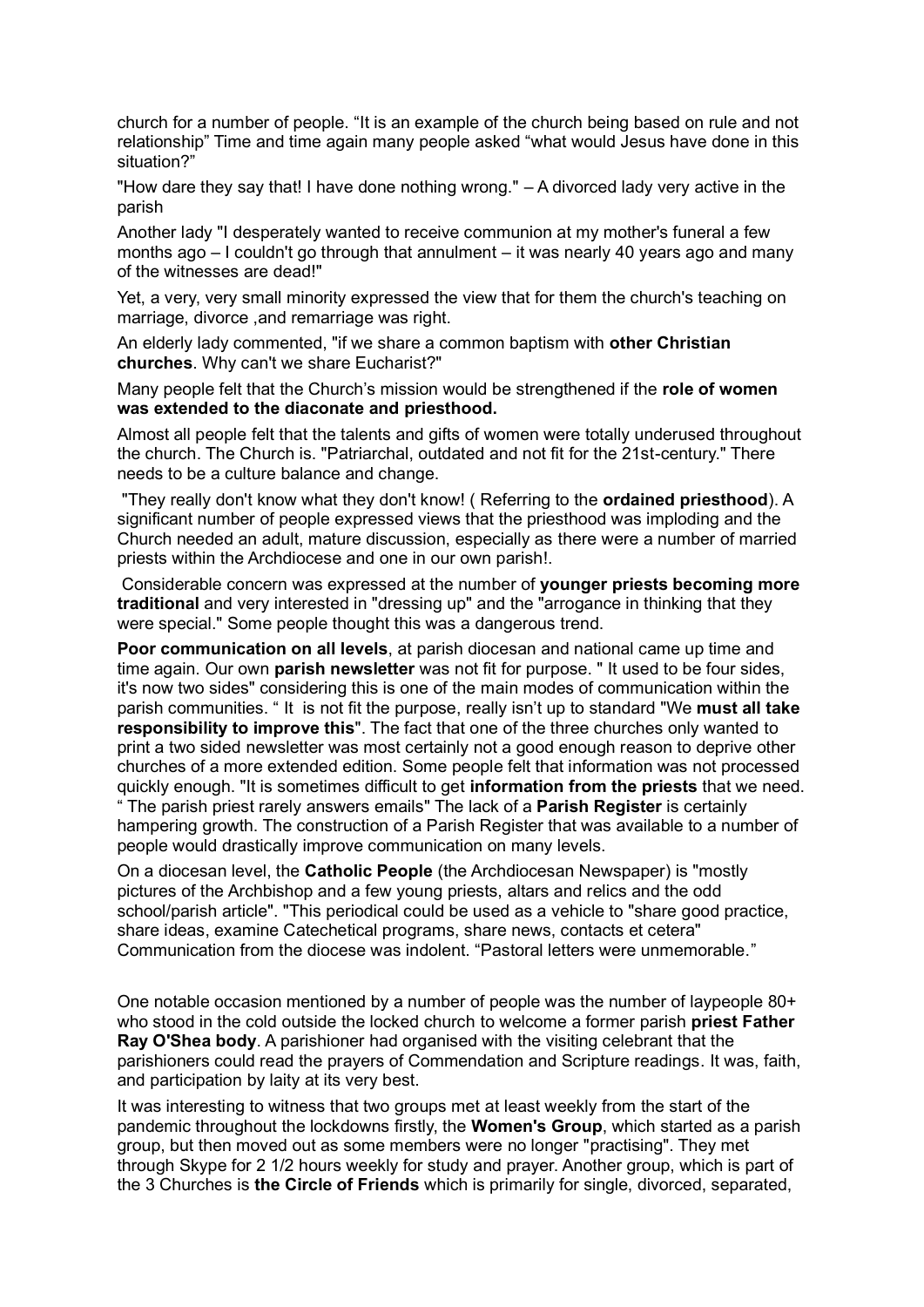widowed people. Throughout the pandemic they met virtually for film clubs, "taste and see," and social events when they were unable to meet in person. Some members who contributed to the Synodal Process from these groups highlighted their appreciation but failed to understand why more structures were not put in place whereby other people could **socialise, pray and learn together**.

The **lack of young people** participating in parish life was a common concern. Interestingly, "young people" cannot be lumped together as all wanting or seeking the same experience as evidenced in conversations and meetings. There were some young people who wanted a more interactive, energized liturgy and others who preferred and enjoyed Exposition, Confession , and indeed felt strongly that Catholic High Schools were " losing the true Catholic identity." This proves to illustrate that a one size fits all liturgy/teaching can never achieve its true purpose.

A minority of people commented that **Catholic High Schools** with full of non practising Catholic families. They felt that "The Faith" was being inevitably watered down. A few people thought " the church needs to look at making the rules and criteria a lot stricter "….… " There are parents who had their children baptised for the sake of getting into a catholic school… And they are never seen again in the parish." "Work needs to be done here to find out why?" "Question sent by the diocese to parents of school-age children were ill thought out. They depended upon a certain church literacy, most non-practising parents would never understand the questions. – Defeating the purpose."

Among the " practising Catholics" a number of people reflected on the people who **attended mass every Sunday, some of whom were apathetic** and had no further involvement in parish life and, or were reticent in volunteering to help the community. One person wrote, "perhaps there should be **more challenge by the parish priests**" A similar comment was made and directed towards non practicing parents of children who attend the Catholic Schools to participate more fully in the Catholic community.

A small minority wanted the church to **reinforce its teachings** and doctrines and feared being overrun by the world. A few people thought that the Church should stand up to popular culture.

The majority who took part in the synodal discussions and who completed questionnaires wanted a **more diverse and inclusive church**. A Church in which all could participate in whatever role to which they felt called. All are made in the image and likeness of God. All ministries and positions, including the ordained priesthood should be open to all, male and female, regardless of skin colour or sexual orientation or marital status.

#### **"Sacraments are food for the journey, not a reward for being good."**

#### **"Priests are becoming the judiciary and the rule makers"**

#### **COMMUNION**

**Weekday masses** are well attended compared to many other churches 30+ people is common. People responded positively upon the availability of the **Sacraments**. The **homilies** given by the priests were welcomed by almost all. A significant number of people commented that the Eucharist should be available to **divorced and remarried** parishioners. Many people also raised concerns that the **LGBTQ + Community** should be welcomed. A significant number of people rejected the words "intrinsically disordered" which is to be found in the Catechism of the Catholic Church. The role of **women** in the church, featured in many discussions.

"If the church ordained women it would give status to women across the world."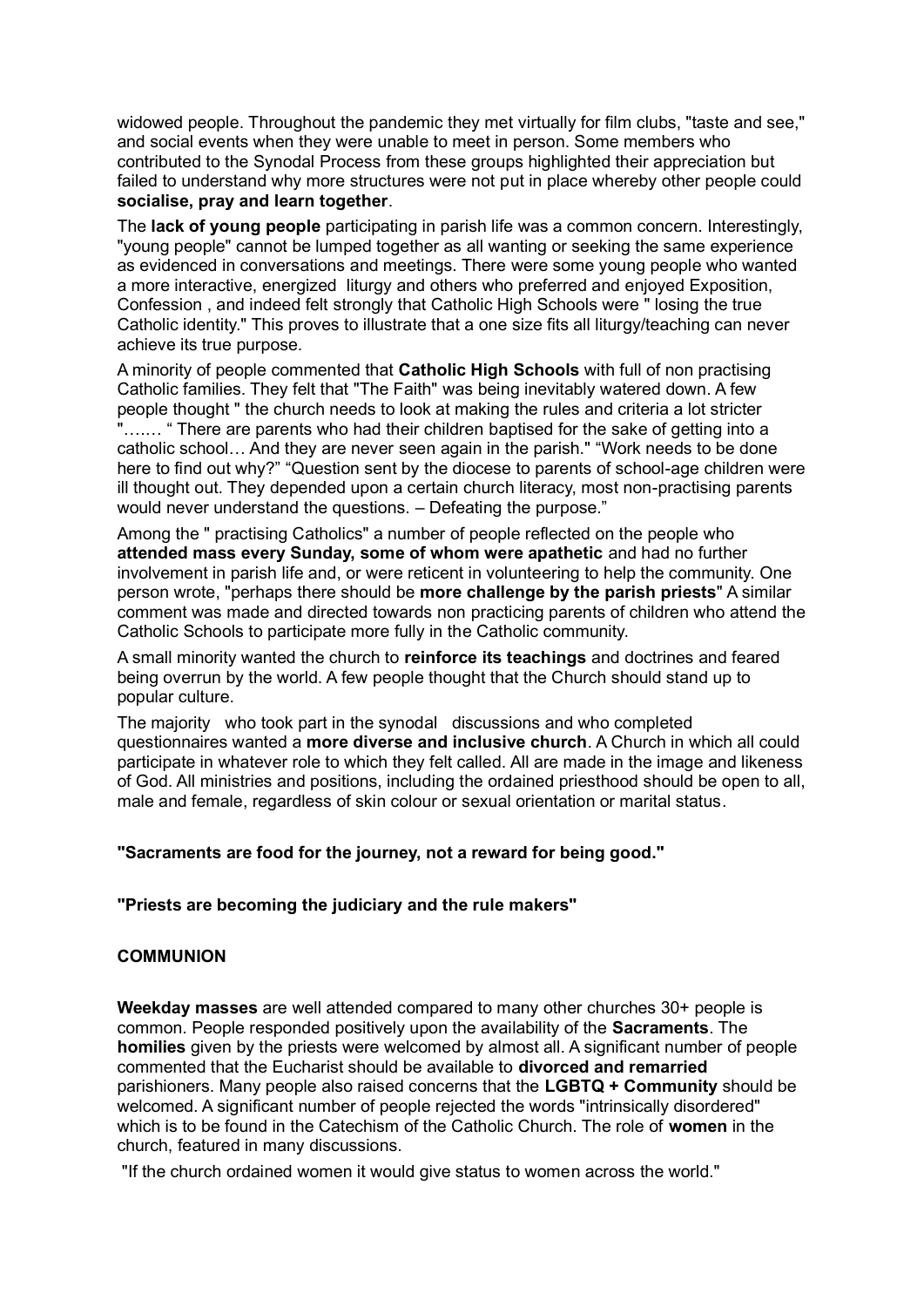It came as a shock to many people that the Roman Catholic Church does not sign up to Human Rights Legislation.

How people function in an **organisation is dependent on the structures** employed and created by the leaders of those in authority. Some people commented that there was no **Diocesan Pastoral Council**, no **Deanery Council** in the city of Cardiff – structures that could and should have made a difference simply weren't there. "This is poor, poor leadership," There was little or no **training offered for Catechists or Children's Liturgy Leaders, Readers or Eucharistic ministers.** No framework exists whereby training or good practice could be shared.

"The priests come and go – the people are there for ever."

A number of people remembered the **Parish Consultor** Model which this parish created a number of years ago with the permission of Archbishop Peter Smith. Despite its enormous success, it was disbanded by and rejected by a local Parish priest who had overall responsibility for the parish – "it was shameful." " clericalism close to home in action" Some people compared leadership and organisational models in the secular world. **Few priests are leaders** and yet they are "in charge" of a parish. There appears to be little or no "accountability" within the Archdiocese as a whole. A number of people talked about "shared authority" would be a way forward.

"**This diocese has not had a decent leader** in 50 years apart from Archbishop Peter Smith"

Some people commented that the **priests in Christ the King were not visible enough**. "The visiting priests come and stand by the door and greet people the resident priests haven't done that the years."

A minority of people questioned the **closing of the 3 Churches** when other churches in the city were open – this had impacted some daily mass goers.

A good number of people questioned why the **elderly and those who live alone** had not been contacted by the priests. However, a group of laypeople met weekly to contact/phone some of the housebound, whose numbers they had.

The lack of a **Parish Register** had impacted on how the community functions and grows, particularly during Covid times. Pre-Covid the many parish groups were always looking for new members to energise and for the future. But despite that they had functioned well. As has been stated, some groups did exceedingly well holding virtual meetings. However, as a parish we lacked **"creative ways of moving forward."** "Take away the Sunday mass and what are you left with?". The **streaming facilities** in the neighbouring parish were very much appreciated by people who could access them. On a positive note. One layperson started a weekly **Liturgy of the Word** with song, music, this went on for 18 months. Some people thought this could have been a model for the priests to work on and make available to more people.

Even though 60+ people pre-Covid attended coffee after 9 am mass a minority of people commented that there was **no community spirit in Christ The King**. However, 20 **stewards** had replaced the welcomers. This gave more opportunity for them to chat to people as they entered the church. A small minority of people felt that the Catholic **community was being diluted** and that the "**bidding prayers** should not be political but rather more religious" some people commented upon the **music at mass** wanting it to be more "upbeat" the musicians/singers group during their synod discussions, shared ideas and discussed ways to make the music to be more inclusive, including chants, songs the children.

"People **disappear from mass and we don't know why**" "we don't seem to have the structure and communication routes."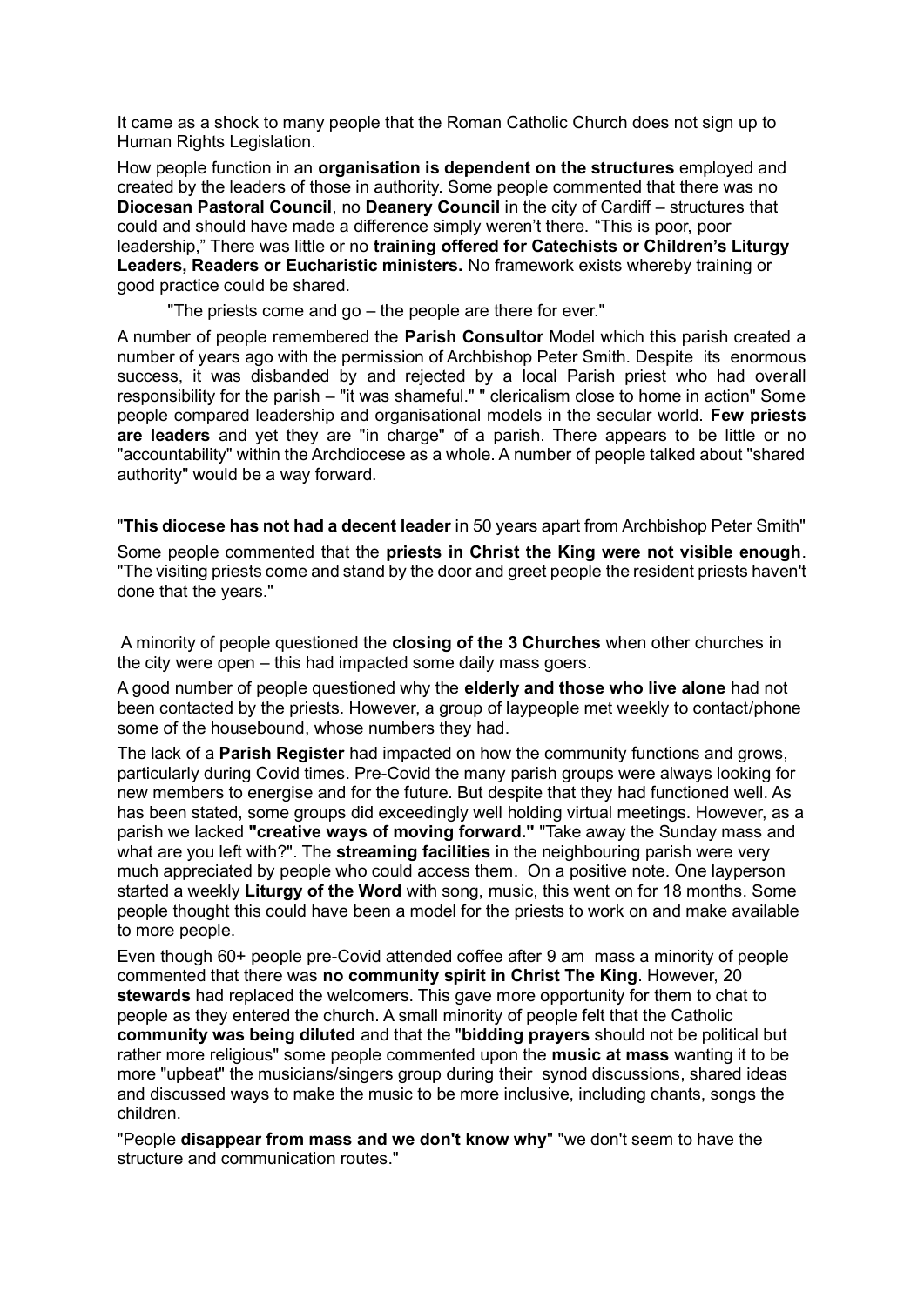A significant majority of people commented on the **poor communication with the priest**s in the parish. Individuals told of **emails** sent that were not responded to, some individuals needed information in order to proceed with parish work found it difficult "pin them down." A number of people commented on the once extended **newslette**r being condensed into two sides "considering it's the main avenue of parish communication for many people, it's awful." A number of people were grateful for the parish quarterly magazine **Link,** they found it friendly and informative. The parish **website** needs updating, but people did realise that the Webmaster would need the updated information from the ordained priests/Parish Council.. At diocesan level The "**Catholic People**" newspaper was dull. It was filled with photographs and images of the Archbishop and young priests, with the occasional church building. Occasionally there would be an article on a school or parish

This is a missed opportunity to communicate with the diocese, share ideas, share good practice and to spiritually engage the community.

"**Does your faith matter** to you?" Perhaps this should be asked more often, or How do you handle the burdens of life? – A minority of people discussed this question

"**Our hierarchy has been totally non-existent** with respect to standing up for our faith. I.e., the family (which is our cornerstone) encouraging dialogue, tolerance, et cetera we have been attacked on all sides, including the media,"

Information is in an **academic language** using theological words and speech, and it is hard to understand, therefore, many do not read at all."

A point made by one parishioner after mass "**other religions** openly show their faith by this symbols and signs, as Catholics we tend to keep quiet about it."

Some people felt that the **Mass** was not an inspiring place to be, too regimented, not friendly and failed to take anything from it. A small number of people would prefer more uplifting music i.e. "clappy happy hymns"

"get rid of **seminaries** – creating entitled individuals – the would-be priests can take theological courses at run-of-the-mill universities and building far more more placements in parishes."

One lady wanted to go back to the receiving holy **Communion kneeling** after viewing a priest on the Internet who had a vision where Jesus requested this.

Another man could not **reconcile with the suffering** he saw when he was a young doctor with a loving, compassionate God.

#### **Communion, Participation & Mission**

The cover-ups of **Clergy Sexual Abuse** were abhorrent to the majority of responders. Many people thought that it was the ordained priesthoods responsibility and the blame should lie at their feet, – and not to use the word "Church" – which implies the rest of us.

#### A number of people felt "a **disconnect between laypeople and the ordained priesthood"**

"Until the **Priesthood is heavily reformed**, becomes accountable, then the church's mission will be thwarted."

Some people said that the church should be the one organisation in the world that leads the way of **Human Rights Legislation.** Unfortunately for its own ends it has refused to do so. Many people would prefer to see a greater distribution of wealth from the church. "Vatican treasures CAN BE SOLD". A number of people who had left the Church commented that wealth should be redistributed.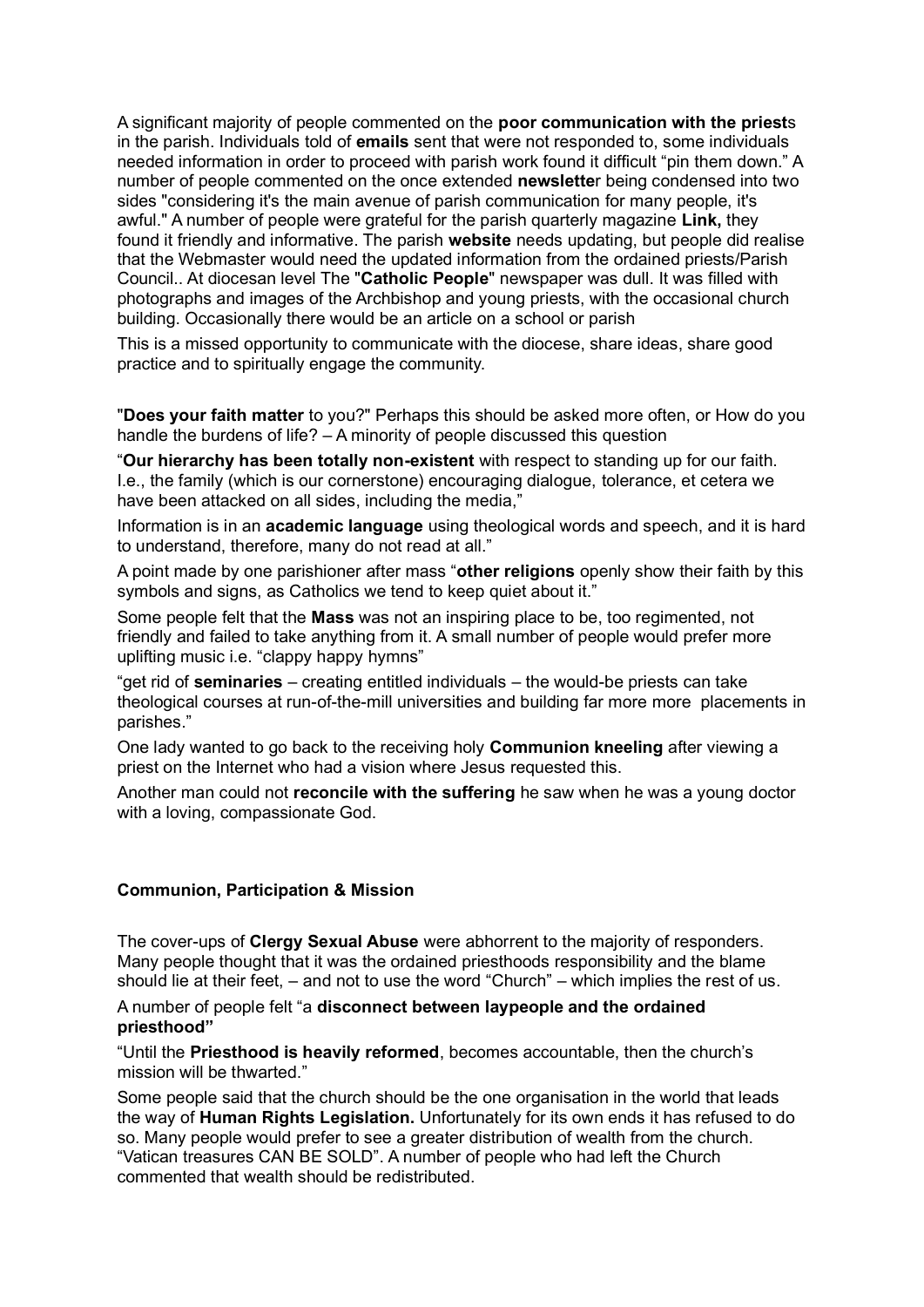Many people saw that the church is still concerned in **preserving its image** to the world rather than being truthful and honest. "The church has become like the Roman Empire and the priests the Pharisees in the synagogue."

"The Catholic Church will continue to lose engagement if it doesn't become more openly and explicitly **accepting of people from diverse backgrounds**"

"I would make it **more modern/left-wing** in views around contraception, sexuality and acceptance of women in the church"

#### **When asked the question what image do you think the world holds of the Catholic church?**

#### **"Autocratic, misogynist, self-serving"**

People replied, "that we **act out of fear and not love** that we haven't moved with the times have too many rituals"

"The image of the church is that of a **downward spiral** and it is in the position of possibly becoming "**irrelevant to the world**."

"**Clergy are isolated** from people. Ordination imposes responsibilities to lead not to rule as AUTOCRATS."

"I think there's enough of us in the world to make it count."

"I think globally that we should learn and more effort should be made for us to help one another."

"I would like our **hierarchy,** particularly in the UK to speak out strongly about the treatment of refugees."

The strengths of the church are "tradition, coupled with deep roots in the Third World and developing nations." What is the church giving to the world now.

The vast majority of people who took part in meetings, and those who engaged in one-toone conversation in houses, outside church and in pubs,, and those who responded to questionnaires **DESPERATELY WANTED CHANGE** and to build the church that was **fit for the 21st -century.**

However, a few people wanted **no change at all**, actually wanted a tighter, more rulebound church that they had experienced in their youth.

- **110+ people took part in 8 face-to-face meetings and 3 virtual meetings via zoom**
- **52 people had. 1 : 1 meetings with Parish Representatives**
- **30+ people recorded their views.**

A very high percentage of the parish community engaged with the Synodal Process

The two themes to be addressed at **PARISH and DIOCESAN** level that ran through

**MISSION, PARTICIPATION, COMMUNION**, were**;**